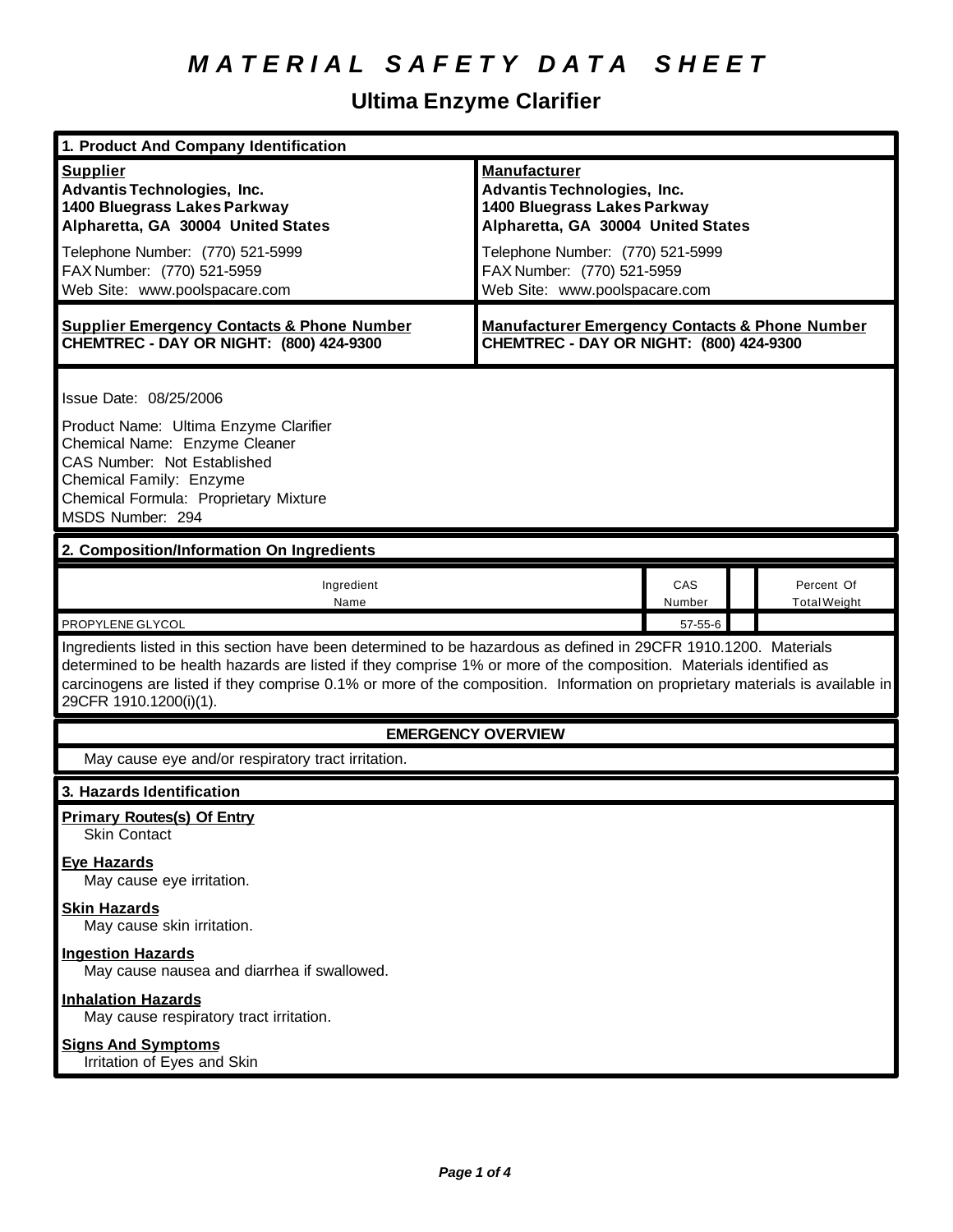# **Ultima Enzyme Clarifier**





## **5. Fire Fighting Measures**

## **Fire And Explosion Hazards**

None Known.

## **Extinguishing Media**

In case of fire, use water spray (fog) foam, dry chemical, or CO2.

#### **Fire Fighting Instructions**

Firefighters should wear self-contained breathing apparatus and full protective gear.

## **6. Accidental Release Measures**

Clean up spill immediately. Contain and/or absorb spill with inert material (e.g. sand, vermiculite). Use appropriate containers to avoid environmental contamination.

## **7. Handling And Storage**

## **Handling And Storage Precautions**

Keep out of reach of children. Store material in a cool and dry place. Keep containers tightly closed.

# **Handling Precautions**

Use only with adequate personal protection.

## **Storage Precautions**

Store in a cool dry place. Water contamination should be avoided. Keep out of reach of children.

#### **Work/Hygienic Practices**

Use safe chemical handling procedures suitable for the hazards presented by this material.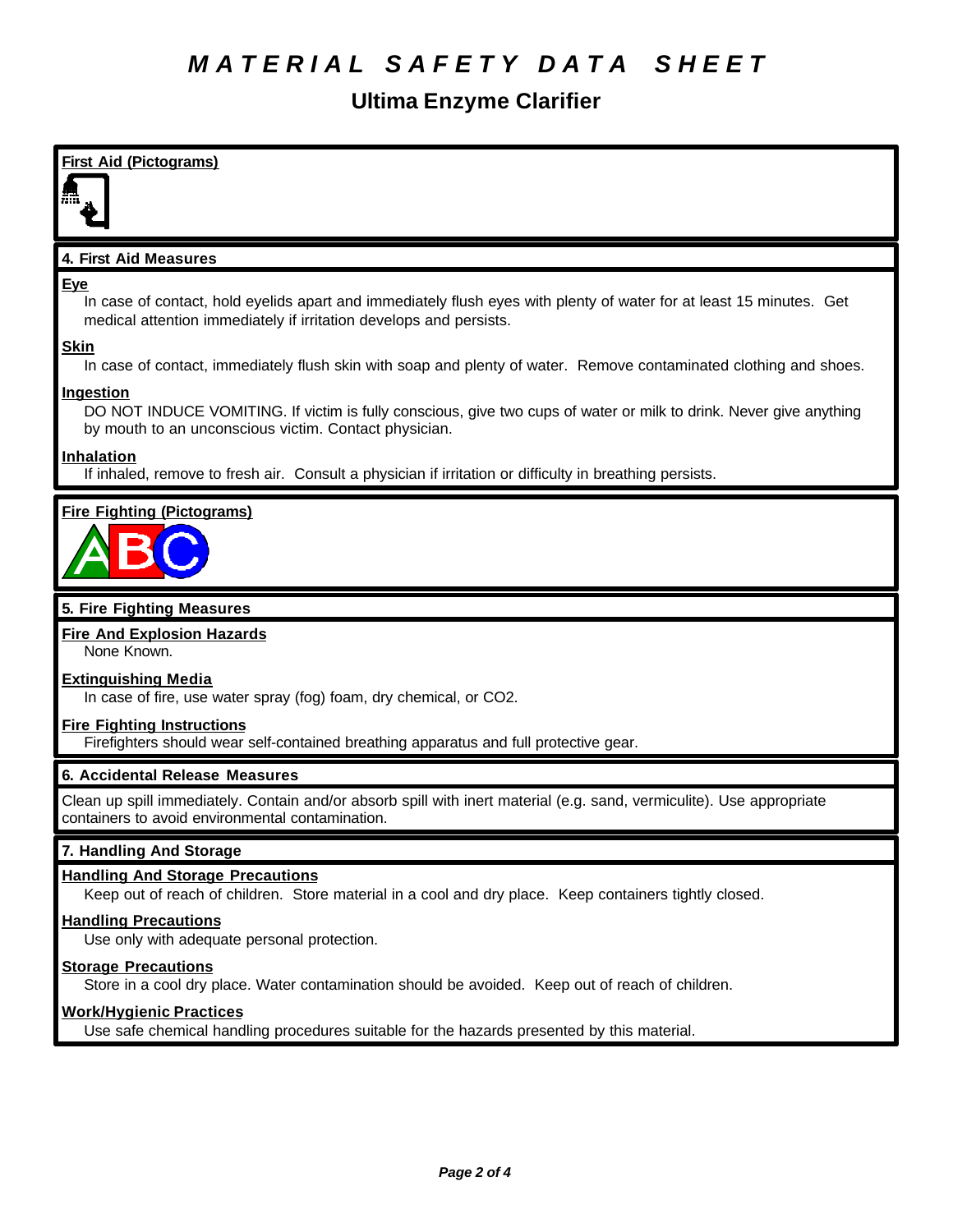# **Ultima Enzyme Clarifier**

# **8. Exposure Controls/Personal Protection Engineering Controls** Local exhaust acceptable. Special exhaust not required **Eye/Face Protection** Safety glasses with side shields or goggles recommended. **Skin Protection** Chemical-resistant gloves. **Respiratory Protection** None normally required. **9. Physical And Chemical Properties Appearance** Pale Brown liquid **Odor** Mild Ferment Chemical Type: Mixture

Physical State: Liquid Boiling Point: Not Determined °F Specific Gravity: 1.013 Molecular Weight: NOT DETERMINED pH Factor: 5.9-6.0 Solubility: Soluble Evaporation Rate: Not Determined

**Protective Clothing (Pictograms)**

## **10. Stability And Reactivity**

Stability: Stable Hazardous Polymerization: Will not occur.

#### **Conditions To Avoid (Stability)**

High temeratures. Strong oxidizing agents. This material may slowly react with iron, copper, and aluminum, resulting in corrosion and product degradation.

#### **Incompatible Materials**

Oxidizing materials

#### **Hazardous Decomposition Products**

Decomposition and/or combustion may produce carbon monoxide. Oxides of carbon and nitrogen, ammonia and/or hydrogen chloride.

#### **11. Toxicological Information**

## **Acute Studies**

Not toxicological data exists for this product.

## **12. Ecological Information**

No Data Available...